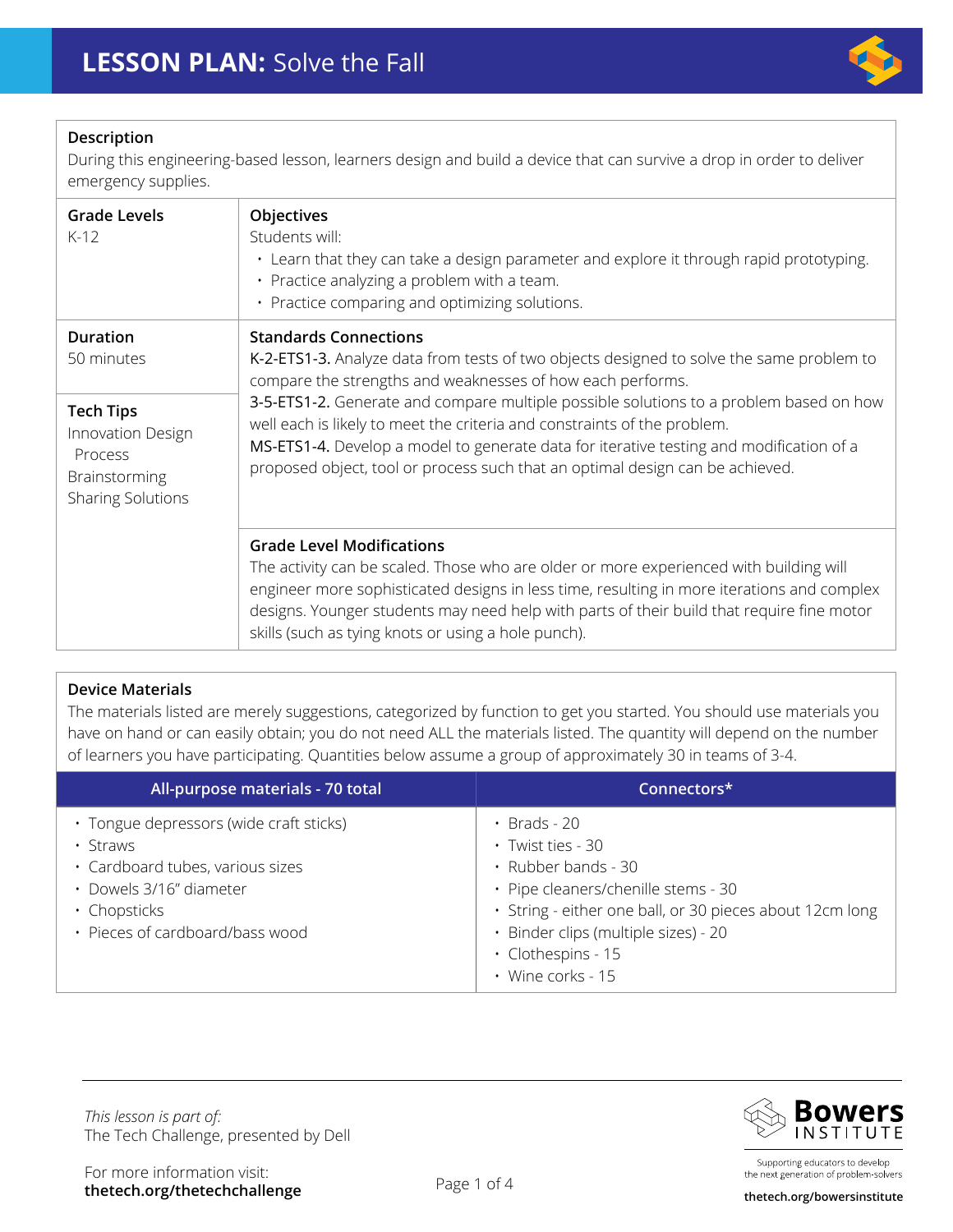

| Net or basket-like materials - 30 total                                                                                                                                                                                                                                                                                                                                                                                                                                                                                                                                                                                                                    | <b>Cushioning materials</b>                                                                                                                                    |  |  |
|------------------------------------------------------------------------------------------------------------------------------------------------------------------------------------------------------------------------------------------------------------------------------------------------------------------------------------------------------------------------------------------------------------------------------------------------------------------------------------------------------------------------------------------------------------------------------------------------------------------------------------------------------------|----------------------------------------------------------------------------------------------------------------------------------------------------------------|--|--|
| · Strawberry baskets<br>· Clean paper cups/fry baskets/condiment cups/paper<br>bowls<br>· Fabric scraps<br>• Netting pieces                                                                                                                                                                                                                                                                                                                                                                                                                                                                                                                                | · Foam<br>· Bubble wrap<br>· Tissue paper                                                                                                                      |  |  |
| <b>Other tools and materials</b>                                                                                                                                                                                                                                                                                                                                                                                                                                                                                                                                                                                                                           |                                                                                                                                                                |  |  |
| · Crop-a-diles or hole punches - One for every four participants. (Crop-a-diles are excellent for punching holes in<br>plastic and cardboard).<br>· Scissors - One for every 2-4 participants<br>· For each team:<br>• 2" diameter binder ring or 2" long small carabiner<br>• One light up bouncy ball<br>*We leave tape and glue off the materials list on purpose. Though classified as "connectors," they are not ideal for<br>this challenge. Forgoing tape and glue will allow for rapid iteration on designs and more prototypes, a key part of the<br>process. Also, it allows you to recycle and reuse materials for another session more easily. |                                                                                                                                                                |  |  |
| Test Rig Materials (Don't have time to build the test rig? Just have an adult hold and drop the devices from about a<br>6-foot height.)                                                                                                                                                                                                                                                                                                                                                                                                                                                                                                                    |                                                                                                                                                                |  |  |
| <b>All-purpose tools</b>                                                                                                                                                                                                                                                                                                                                                                                                                                                                                                                                                                                                                                   | <b>Building materials *</b>                                                                                                                                    |  |  |
| · Drill with driver bit, ¼" drill bit, 3/32" drill bit<br>· Screwdriver<br>· Safety glasses<br>· Scissors<br>· Sandpaper<br>• Pencil                                                                                                                                                                                                                                                                                                                                                                                                                                                                                                                       | · Wood:<br>• One piece at 1" x 2" x 24"<br>• One piece at 2" x 4" x 8"<br>· Gate latch<br>• Four 1 14-inch wood screws (generally included<br>with gate latch) |  |  |

- Two 1.5" screws
- Ten feet of string or twine

| <b>Rig materials</b>                                                                                                                                                                   | Completed test rig |
|----------------------------------------------------------------------------------------------------------------------------------------------------------------------------------------|--------------------|
| • One 6-foot step ladder<br>• Two C clamps (with an opening big enough to secure<br>the 2x4 to the top of the ladder - approximately 4-6<br>inches)<br>• One gate latch release system |                    |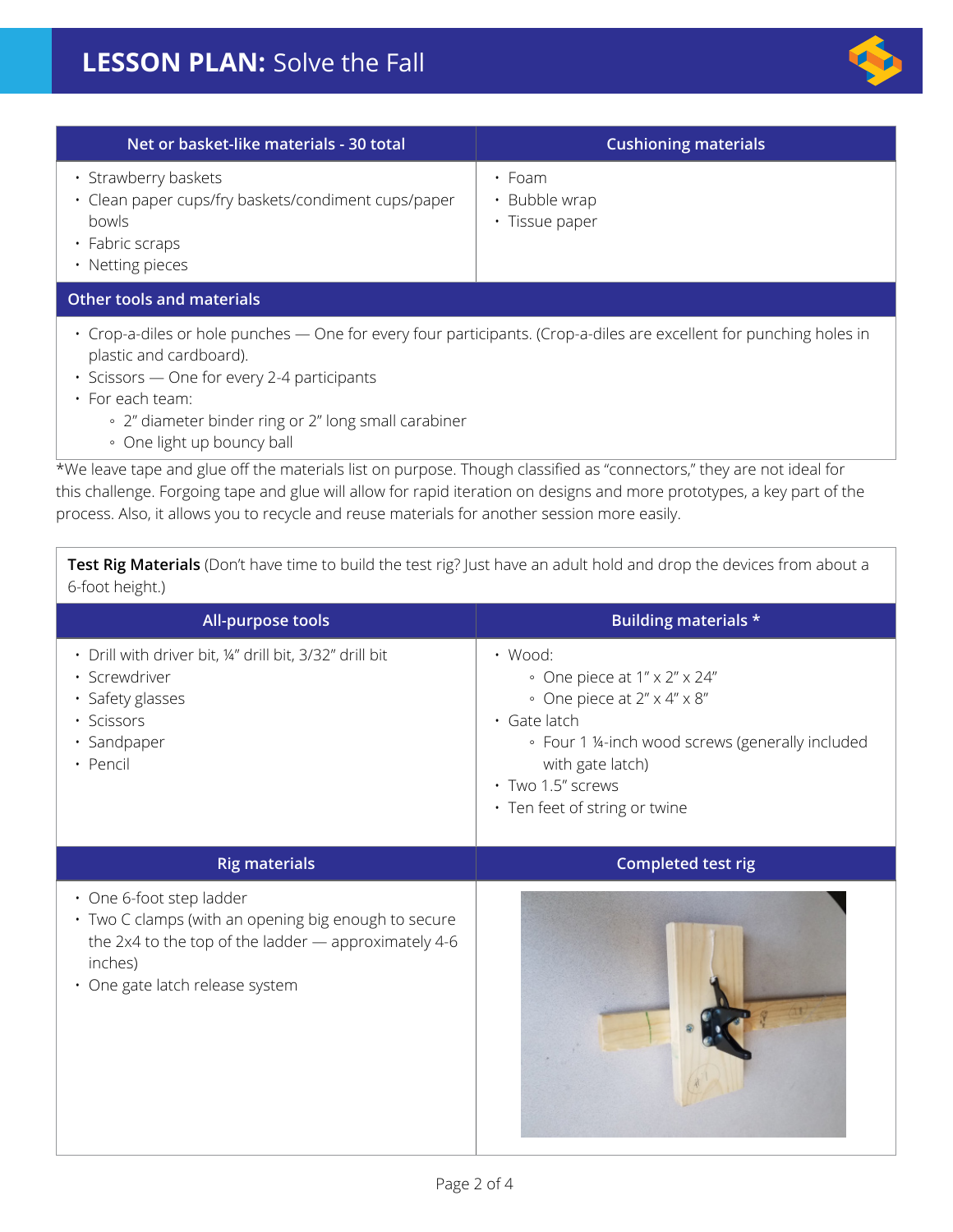

## **Prep and Set Up**

- 1. Collect materials listed above.
- 2. Build a solution (or solutions) yourself, or with other educators or kids you know. This will give you practice with the materials and tools to be able to anticipate student questions.
- 3. Plan your lesson. Create a fun story about a situation in which your students might need to drop a protected payload somewhere. Make it relevant to your learners and setting. . Think of ways for learners to test and demonstrate devices that suit your timing and learning goals.
- 4. Build the test rig (instructions attached).
- 5. Set up classroom for the activity including the testing area (set up ladder and clamp the gate latch system to the top of the ladder).

# **Run the Design Challenge**

- Introduce the purpose of the design challenge with a group discussion. (7 minutes)
	- *When/Where do we need to drop supplies or equipment from above? (Possible answers include: Mars/moon exploration, rescue missions.)*
	- *Can you think of a way to drop a box filled with emergency supplies from a roof or throw it out the airplane door and have it land without breaking?*
	- *Why is it important that your device doesn't break when it's dropped?*
- Frame the challenge. (3 minutes)
	- *Your challenge today is to build a device that will keep the emergency supplies (represented by a light up bouncy ball) from breaking when dropped from the test rig.*
	- Divide students into teams of 2 to 4.
	- Share criteria and constraints
		- Criteria
			- Device must remain intact.
			- Ball must NOT light up when your device hits the floor.
		- Constraints
			- Ball may not be modified in any manner.
			- Ring or clip must be exposed so that it can be clipped to the gate latch.
			- Ball must be visible to allow view of flashing light. You can't completely cover it up.
			- You have 20 minutes to build.
- Brainstorm. (5 minutes)
	- Allow students time to explore the materials and start to think up and discuss designs with their team.
	- See "Tech Tip" Brainstorming for suggestions on more formalized brainstorming. (Be aware, more formalized brainstorming could take more time.)
- Build/test/iterate. (20 minutes)
	- Time to build, test and iterate in teams!
	- Remind them to test, revise their design and retest!
	- Station yourself (or another person, if available) at the testing station to ensure teams test their device properly and to prompt them to think about the next steps in their design.
	- Have teams share what they observed about their device.
		- What do they observe when they test?
		- What part of their design is working and what parts need improvement?
		- What other materials could they try?